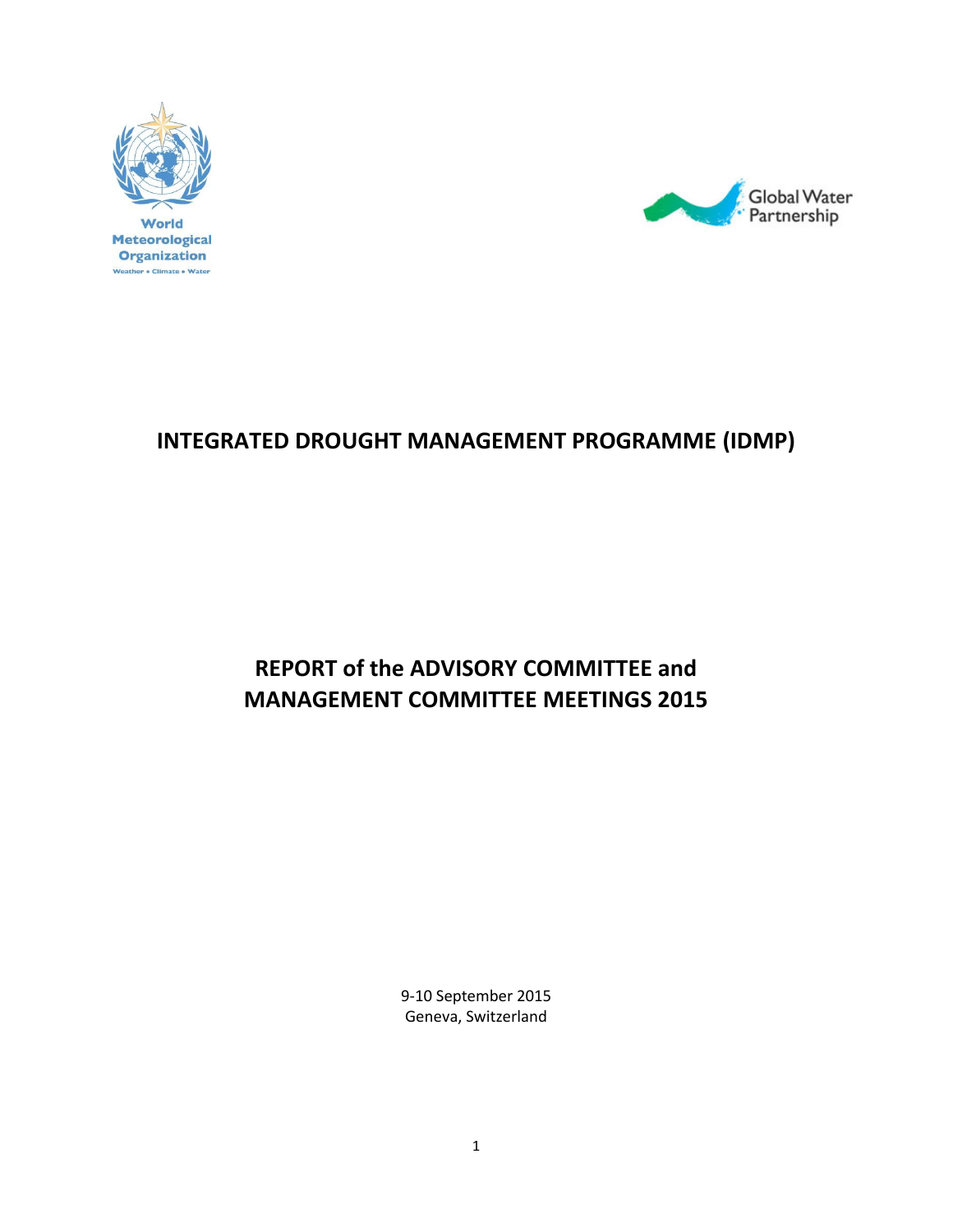## **TABLE OF CONTENT**

| PART I  |                                                                                                                                                                                                |
|---------|------------------------------------------------------------------------------------------------------------------------------------------------------------------------------------------------|
| 1.      |                                                                                                                                                                                                |
| 2.      |                                                                                                                                                                                                |
| 3.      |                                                                                                                                                                                                |
| 4.      |                                                                                                                                                                                                |
|         |                                                                                                                                                                                                |
| 5.      |                                                                                                                                                                                                |
|         | UNDP Cap-Net Training on Drought Risk Reduction in Integrated Water Resources Management 6                                                                                                     |
|         |                                                                                                                                                                                                |
| 6.      |                                                                                                                                                                                                |
| 7.      |                                                                                                                                                                                                |
| 8.      |                                                                                                                                                                                                |
| 9.      |                                                                                                                                                                                                |
|         |                                                                                                                                                                                                |
|         |                                                                                                                                                                                                |
|         |                                                                                                                                                                                                |
| 10.     |                                                                                                                                                                                                |
|         |                                                                                                                                                                                                |
|         |                                                                                                                                                                                                |
|         |                                                                                                                                                                                                |
| PART II |                                                                                                                                                                                                |
| 1.      |                                                                                                                                                                                                |
| 2.      | Discussion of progress on implementation of IDMP activities for the year 2014/2015 10                                                                                                          |
| 3.      | Oversight recommendations from Management Committee and Consideration and decision of<br>action plan/ activities for the year 2015/2016 as recommended by the Advisory Committee meeting<br>10 |
|         |                                                                                                                                                                                                |
|         |                                                                                                                                                                                                |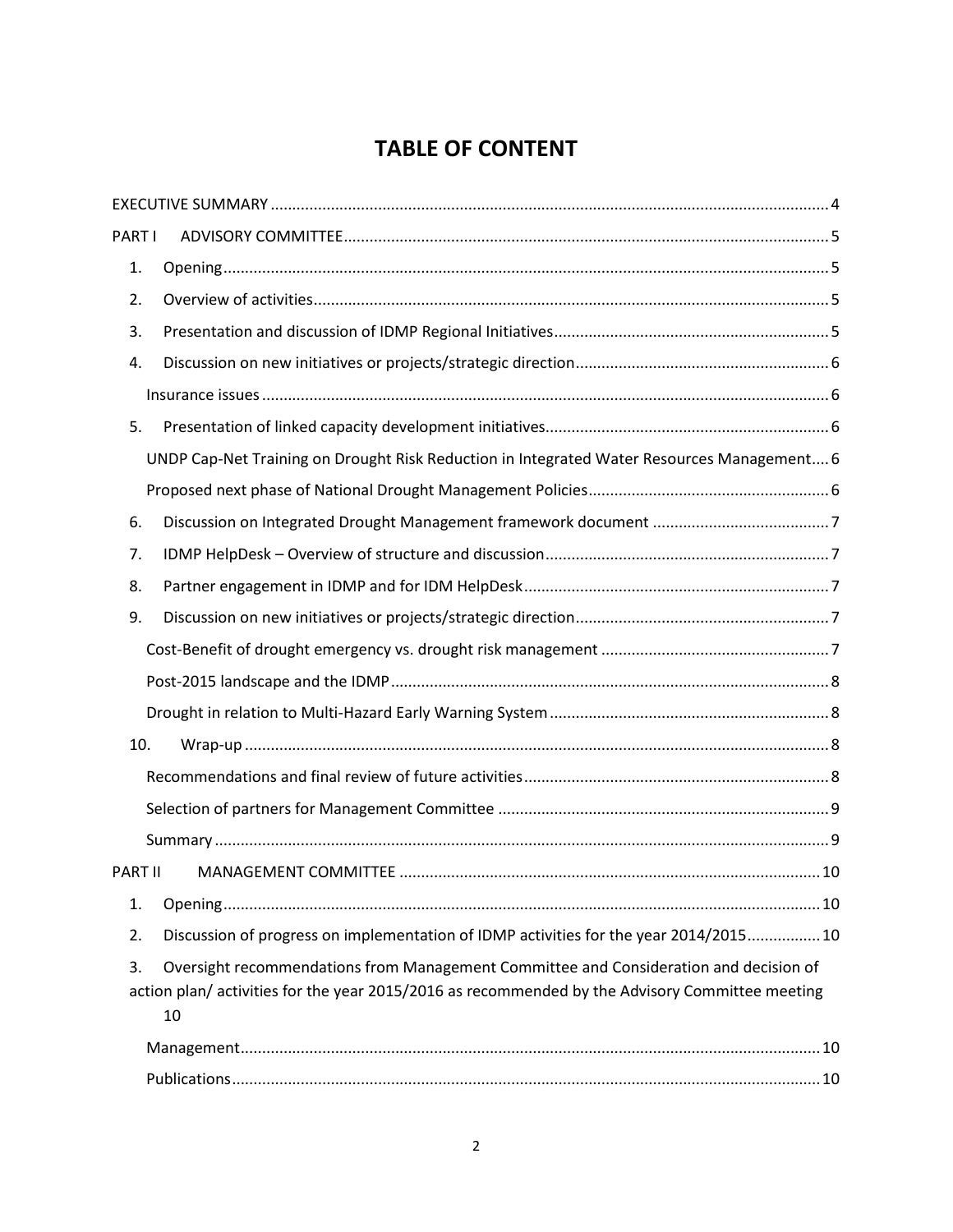| 4. |                                                                          |  |
|----|--------------------------------------------------------------------------|--|
| 5. |                                                                          |  |
| 6. |                                                                          |  |
| 7. |                                                                          |  |
| 8. |                                                                          |  |
| 9. |                                                                          |  |
|    |                                                                          |  |
|    |                                                                          |  |
|    |                                                                          |  |
|    | ANNEX IV - IDMP ACTIVITY REPORT 2014/2015 and ACTIVITY PLAN 2015/2016 19 |  |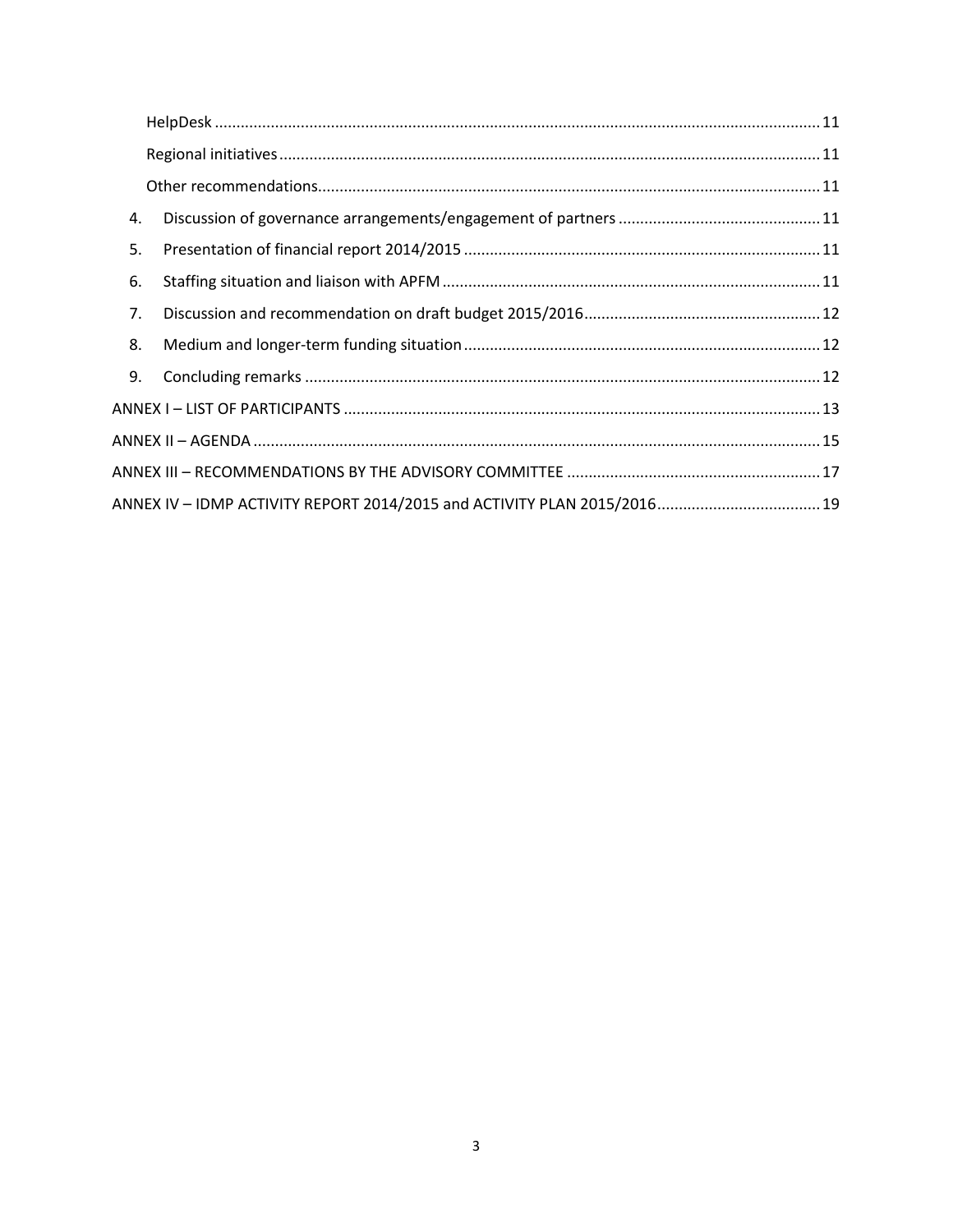### **EXECUTIVE SUMMARY**

<span id="page-3-0"></span>The Management Committee approved the new initiatives and strategic direction proposed for the year 2015/2016 by the TSU and provided input for a Phase II (2017/2020) of the IDMP. Discussions were based on the IDMP Activity Report 2014/2015 and Activity Plan 2015/2016 distributed to all IDMP partners prior to the meeting (se[e Annex IV\)](#page-18-0).

Furthermore, the Advisory Committee expressed the following recommendations, later endorsed by the Management Committee:

- Make an assessment of Phase I (2013/2016) of IDMP implementation and prepare a plan for Phase II (2017/2020) accordingly;
- **Schedule a joint half-day meeting of APFM-IDMP partners during AC/MC meetings 2016;**
- **FILT** Formalize the relationship between IDMP and WMO Technical Commissions;
- Finalize or produce the proposed publications according to this order of priority: Handbook on Drought Indices, Integrated Drought Management Framework Document, Costs of Inaction and Benefits of Action, and Series of Case Studies;
- Draft Terms of Reference for the IDMP HelpDesk, as well as for partners engagement, which will serve as an input to the production of a Catalogue of Services; based on this, start a pilot phase to test the HelpDesk;
- **Enhance cooperation among regional projects;**
- Support the development of regional Drought Monitoring Systems for Central and South America;
- **EXEC** Capitalize on the cooperation with actual and new possible partners sharing similar vision and language, including the finance/insurance industry, with a view to explore suitable funding opportunities.
- Start a new work stream on the benefits of inaction / costs of inaction on integrated drought management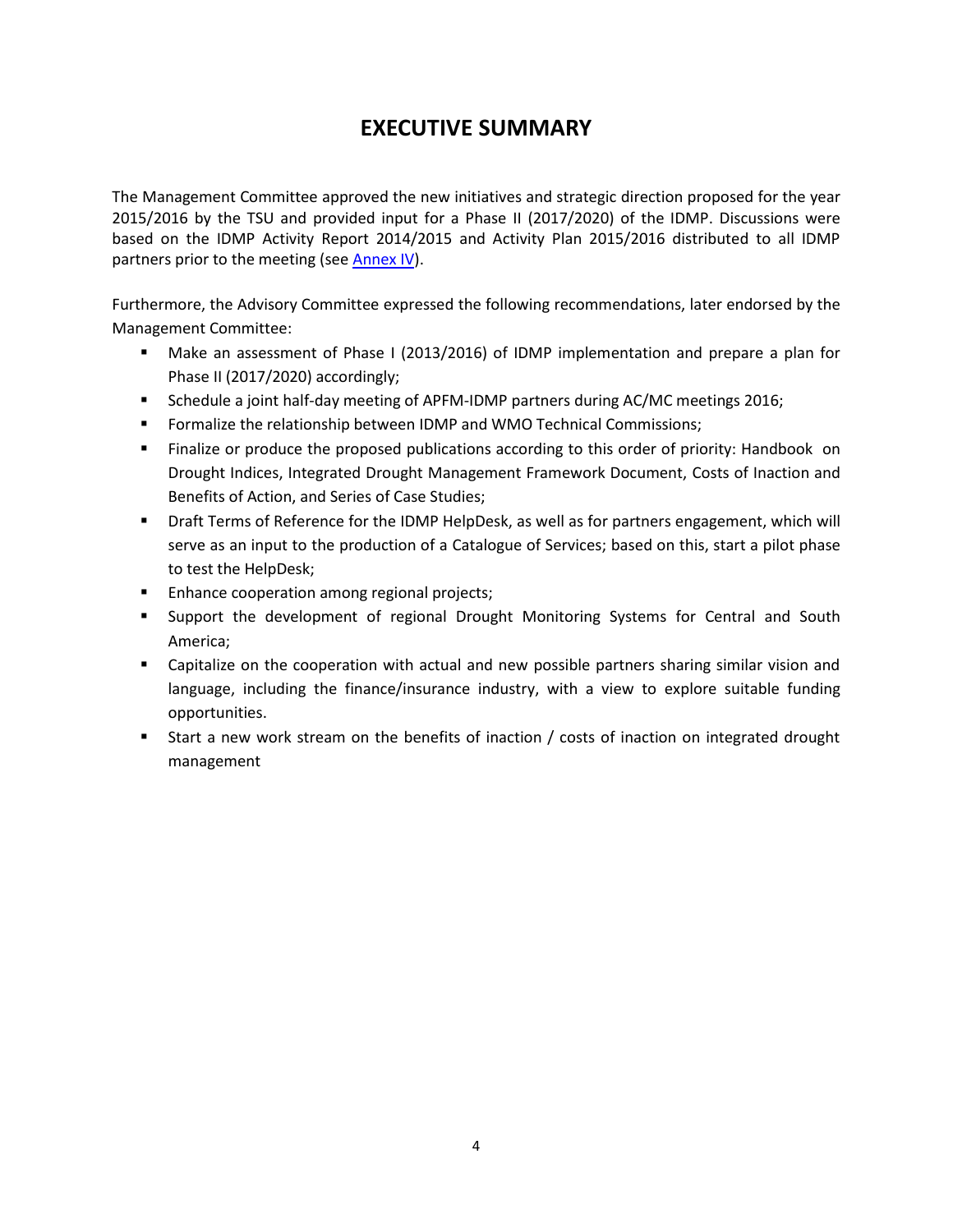### **PART I ADVISORY COMMITTEE**

#### <span id="page-4-1"></span><span id="page-4-0"></span>**1. Opening**

The meeting of the Advisory Committee of the Integrated Drought Management Programme (IDMP) was held at the premises of the Secretariat of the World Meteorological Organization (WMO), Geneva, Switzerland on 9 September 2015.

Donald A. Wilhite, the Chair of the IDMP, welcomed the participants, followed by Maxx Dilley, Director, Climate Prediction and Adaptation Branch of WMO, and by Rudolph Cleveringa, Acting Executive Secretary of the Global Water Partnership (GWP). After a brief introduction on the structure of the meeting by Robert Stefanski, head of the Technical Support Unit (TSU) of the IDMP, all participants briefly introduced themselves and their work on drought issues. (see List of participants in [Annex I\)](#page-12-0). At 9.25 a.m. the agenda (see [Annex II\)](#page-14-0) was adopted with no amendments.

#### <span id="page-4-2"></span>**2. Overview of activities**

Frederik Pischke, GWP Focal Point for the IDMP and the Associated Programe on Flood Management (APFM), with the support of the other members of the TSU, gave an [overview of the activities](http://www.droughtmanagement.info/wp-content/uploads/2015/10/ACMC2015_Presentations/01_IDMPAC2015_Overview.pdf) implemented since the last Advisory Committee (AC) meeting in September 2014, in particular concerning the following:

- Background (brief history of the programme, its objectives, components, and governance structure);
- **Follow-up to the recommendations and overarching considerations of the AC/MC 2014;**
- Other activities carried out by the TSU about the development of Integrated Drought Management (IDM) HelpDesk, engagement in international processes, outreach, and publications.
- Planned future activities, including commitment to the Global Framework for Climate Services (GFCS) and publications.

After the presentation, some discussion arose on the Handbook on Drought Indices. The Committee suggested that, after its finalization by the end of 2015, a web version of the publication should be made available on the IDMP website. Furthermore, the Handbook should be designed as a very intuitive tool aiming at drought management practitioners, such as participants to IDM workshops. It was also recommended that the publication include a description of the uses and impacts of the indices, in order to connect theory to practice. Eventually, some of the examples of the application of the indices on the ground could be further developed in the form of case studies and factsheets for wider dissemination.

Concerning this last point, the AC advised that the publication be distributed through channels that are accessible to the target audience and to promote it at large international fora, like COP21 or the Africa Water Week. The Climate Services and Food Security Dialogues planned for January 2016 by WFP in Rome could also be helpful to identify further strategic priorities for the IDMP.

#### <span id="page-4-3"></span>**3. Presentation and discussion of IDMP Regional Initiatives**

IDMP regional project managers illustrated the activities undertaken in 2014/2015 in their region. Specifically:

- **Sabina Bokal, regional project manager, [IDMP Central and Eastern Europe \(CEE\);](http://www.droughtmanagement.info/wp-content/uploads/2015/10/ACMC2015_Presentations/02_IDMPAC2015_IDMPCEE.pdf)**
- Gerald Kairu, regional project manager[, IDMP Horn of Africa \(HOA\);](http://www.droughtmanagement.info/wp-content/uploads/2015/10/ACMC2015_Presentations/03_IDMPAC2015_IDMPHOA.pdf)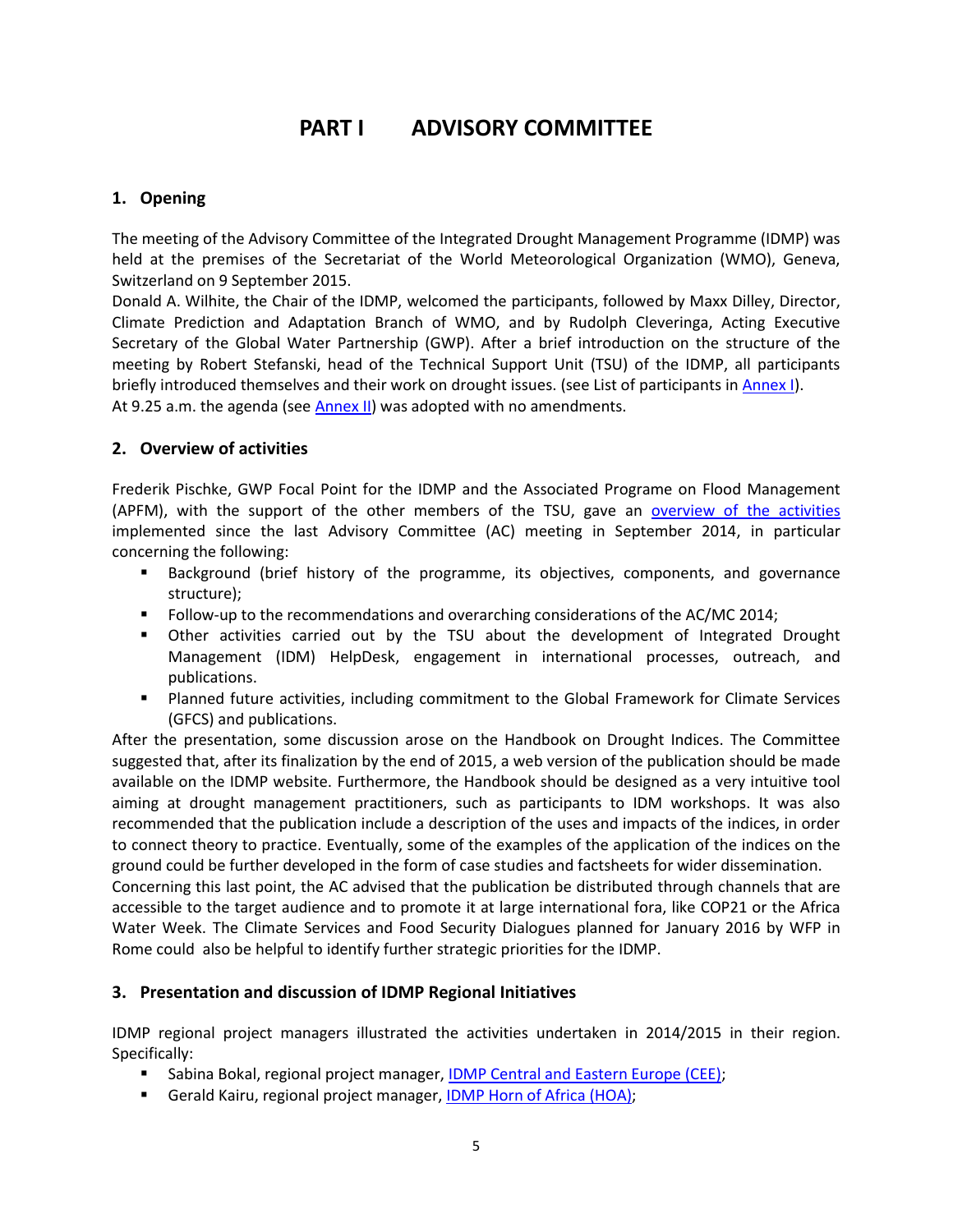- (Frederik Pischke on behalf of) Félicité Chabi-Gonni Vodounhessi, regional project manager, [IDMP West Africa \(WAF\);](http://www.droughtmanagement.info/wp-content/uploads/2015/10/ACMC2015_Presentations/04_IDMPAC2015_IDMPWAF.pdf)
- Vladimir Smakhtin, team leader at the International Water Management Institute (IWMI) and focal point for the [South Asia Drought Monitoring System \(SA DMS\);](http://www.droughtmanagement.info/wp-content/uploads/2015/10/ACMC2015_Presentations/06_IDMPAC2015_SADMS.pdf)
- Mario Lopez Pérez, National Water Commission of Mexico (CONAGUA)'s Engineering and Binational Water Issues Manager and focal point for the [Programa Nacional contra la Sequía](http://www.droughtmanagement.info/wp-content/uploads/2015/10/ACMC2015_Presentations/05_IDMPAC2015_PRONACOSE.pdf)  [\(PRONACOSE\).](http://www.droughtmanagement.info/wp-content/uploads/2015/10/ACMC2015_Presentations/05_IDMPAC2015_PRONACOSE.pdf)

The Committee appreciated the valuable achievements of the regional initiatives. At the same time, it was stressed to the regional project managers of the importance of taking into account the broader picture, including the relation between floods and droughts, social impacts at smallholder level and small scale events (not classifiable as disasters), in the implementation of their activities. A stronger collaboration among regional projects, especially in the form of South-South cooperation, was encouraged.

#### <span id="page-5-1"></span><span id="page-5-0"></span>**4. Discussion on new initiatives or projects/strategic direction**

#### **Insurance issues**

Prof. Roger Stone, from the University of Southern Queensland, Australia, presented recent studies conducted by a research group from his university and supported by the Australian Government about "[Leveraging the \(re\)insurance sector for financing integrated drought management practices](http://www.droughtmanagement.info/wp-content/uploads/2015/10/ACMC2015_Presentations/11_IDMPAC2015_Insurance-Reinsurance.pdf)". The AC noted the centrality of this subject for both drought and flood management; it, therefore, indicated the opportunity for IDMP to undertake new initiatives in this direction, in connection with the activities carried out by its partners in this field. The development of case studies on insurance issues was proposed as a starting point. Differences between climate change and weather related insurance products would need further technical work by WMO.

#### <span id="page-5-3"></span><span id="page-5-2"></span>**5. Presentation of linked capacity development initiatives**

#### **UNDP Cap-Net Training on Drought Risk Reduction in Integrated Water Resources Management**

Kees Leendertse, human resources development specialist in UNDP Cap-Net, introduced the [Training on Drought Risk Reduction in Integrated Water Resources Management](http://www.droughtmanagement.info/wp-content/uploads/2015/10/ACMC2015_Presentations/07_IDMPAC2015_CapNet.pdf) offered by his organization. The course was tested by IDMP HOA in Addis Ababa, Ethiopia, on 15-19 June 2015 and had very positive feedback by both participants and the IDMP HOA project manager. The suggestion of tailoring the training to specific local conditions was welcomed by UNDP CapNet, which invited other partners to cooperate in the development and implementation of this and new courses and would also collaborate with the IDMP WAF. Moreover, the Committee recommended the inclusion of the training in UNDP CapNet Virtual Campus, with the support of the IDMP TSU.

#### <span id="page-5-4"></span>**Proposed next phase of National Drought Management Policies**

The evolution of the [National Drought Management Policies \(NDMP\)](http://www.droughtmanagement.info/wp-content/uploads/2015/10/ACMC2015_Presentations/08_IDMPAC2015_NDMP.pdf) workshop series and their possible future progress were described by Robert Stefanski. Considering that the rationale behind NDMP was to encourage different UN Agencies dealing with drought to work together and promote the same message, the Spanish National Meteorological Service (AEMET) proposed to embed in this framework their activities that are going to be implemented in Central and South America in the next year. In particular, it mentioned the initiatives undertaken by the Conferencia de Directores de los Servicios Meteorólogicos e Hidrológicos Iberoamericanos (CIMHET), including two workshops on drought management and a series of workshops on drought monitoring planned in the next months.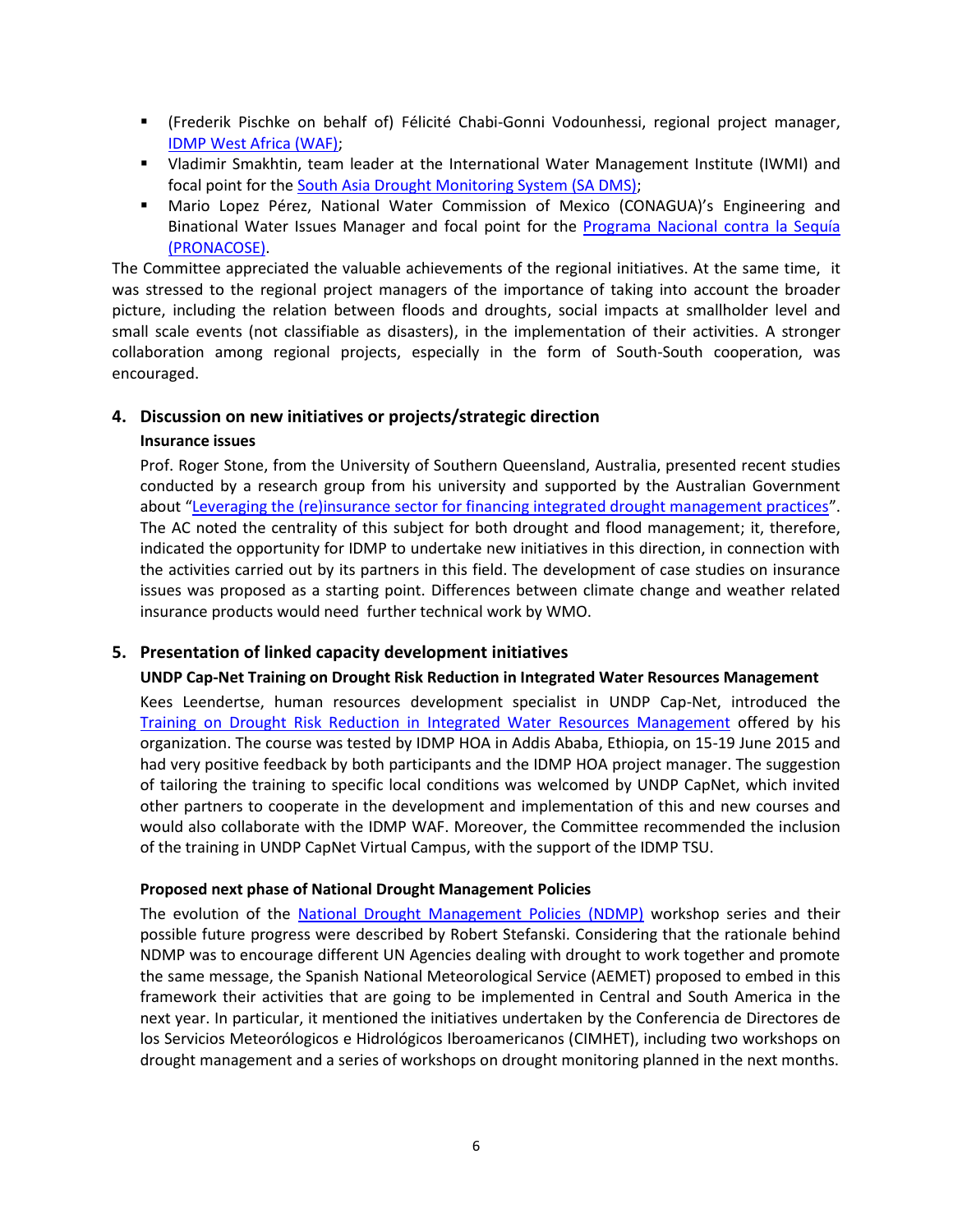#### <span id="page-6-0"></span>**6. Discussion on Integrated Drought Management framework document**

Robert Stefanski illustrated the outline of the [IDM framework document](http://www.droughtmanagement.info/wp-content/uploads/2015/10/ACMC2015_Presentations/09_IDMPAC2015_IDM_Framework_Document.pdf) and the next steps for its development. The Committee agreed that a first draft shall be circulated widely among partners in September 2015 and recipients requested to provide their comments by 15 November 2015. A second version shall be finalized by the end of February 2016, so as to allow another round of remarks by May 2016. Publication is foreseen in September 2016. Moreover, it was recommended that the document elaborates more on the topics of vulnerability assessment, impacts reporting (for instance, including drought impacts databases and the main challenges connected to them), and the involvement and cooperation of different national agencies concerned by drought management. Additionally, a suggestion was expressed about the inclusion of examples from the finance industry and practices about jobs. Finally, the AC highlighted the importance of dissemination through credible champions, previously trained to promote the IDM framework document.

#### <span id="page-6-1"></span>**7. IDMP HelpDesk – Overview of structure and discussion**

#### <span id="page-6-2"></span>**8. Partner engagement in IDMP and for IDM HelpDesk**

Frederik Pischke presented the structure and objectives of the **IDMP [HelpDesk](http://www.droughtmanagement.info/wp-content/uploads/2015/10/ACMC2015_Presentations/10_IDMPAC2015_IDM_HelpDesk.pdf)** and proposed different solutions for its further development. Although indicating their willingness to engage in the operation of the HelpDesk, partners requested the TSU to prepare a list of Terms of Reference for the facility, clearly identifying its position in the crowded panorama of similar available resources and the target audience. Based on this, the Terms of References for partners' commitment shall be drafted, allowing for the eventual elaboration of a Catalogue of Services composed of the profiles of the associated institutions (i.e. the competences and resources that associated institutions agree to put at the disposal of users).

Some organisations expressed their preferences for a simpler formalization of their engagement in the HelpDesk, avoiding the signature of a Letter of Engagement (as in the APFM) and limited to the written reply to the IDMP invitation-to-cooperate sent in 2014. Besides, wishing a deeper involvement of the Technical Commissions of WMO in the HelpDesk activities, the AC recommended the formalization of a two-way relationship between IDMP and the WMO Technical Commissions (TC) including the Commission for Agricultural Meteorology (CagM), Commission for Climatology (CCl), and Commission for. Hydrology CHy), according to WMO rules and standards.

Building on the experience gained in the APFM, the Committee suggested the opening of a pilot phase to test an analogous workflow for the IDMP HelpDesk. The TSU shall assess and categorize requests, first directing users to the resources accessible on the website (including standard training material, presentations, FAQs, and so forth). If the requests go beyond such quick answers, partners and IDMP regional programmes shall be contacted to address the request, either alone or collectively. The criteria to identify the most appropriate institution/s and intervention shall take into consideration location specific expertise and the enrichment generated by the exchange of views and ideas among regional programmes.

In order to improve the usability of the HelpDesk, it was recommended to monitor its utilisation and visitors (paying special attention to the variety of backgrounds), as well as to obtain feedbacks from users.

Finally, the Committee recommended exploring additional funding mechanisms to ensure the sustainability of the facility in the long term.

#### <span id="page-6-4"></span><span id="page-6-3"></span>**9. Discussion on new initiatives or projects/strategic direction**

#### **Cost-Benefit of drought emergency vs. drought risk management**

Prof. Donald Wilhite, from the University of Nebraska, USA, illustrated a [cost-benefit analysis of](http://www.droughtmanagement.info/wp-content/uploads/2015/10/ACMC2015_Presentations/12_IDMPAC2015_CBA_Crisis-vs-Risk_Management.pdf)  [drought crisis vs. drought](http://www.droughtmanagement.info/wp-content/uploads/2015/10/ACMC2015_Presentations/12_IDMPAC2015_CBA_Crisis-vs-Risk_Management.pdf) risk management. There was consensus that emergency management is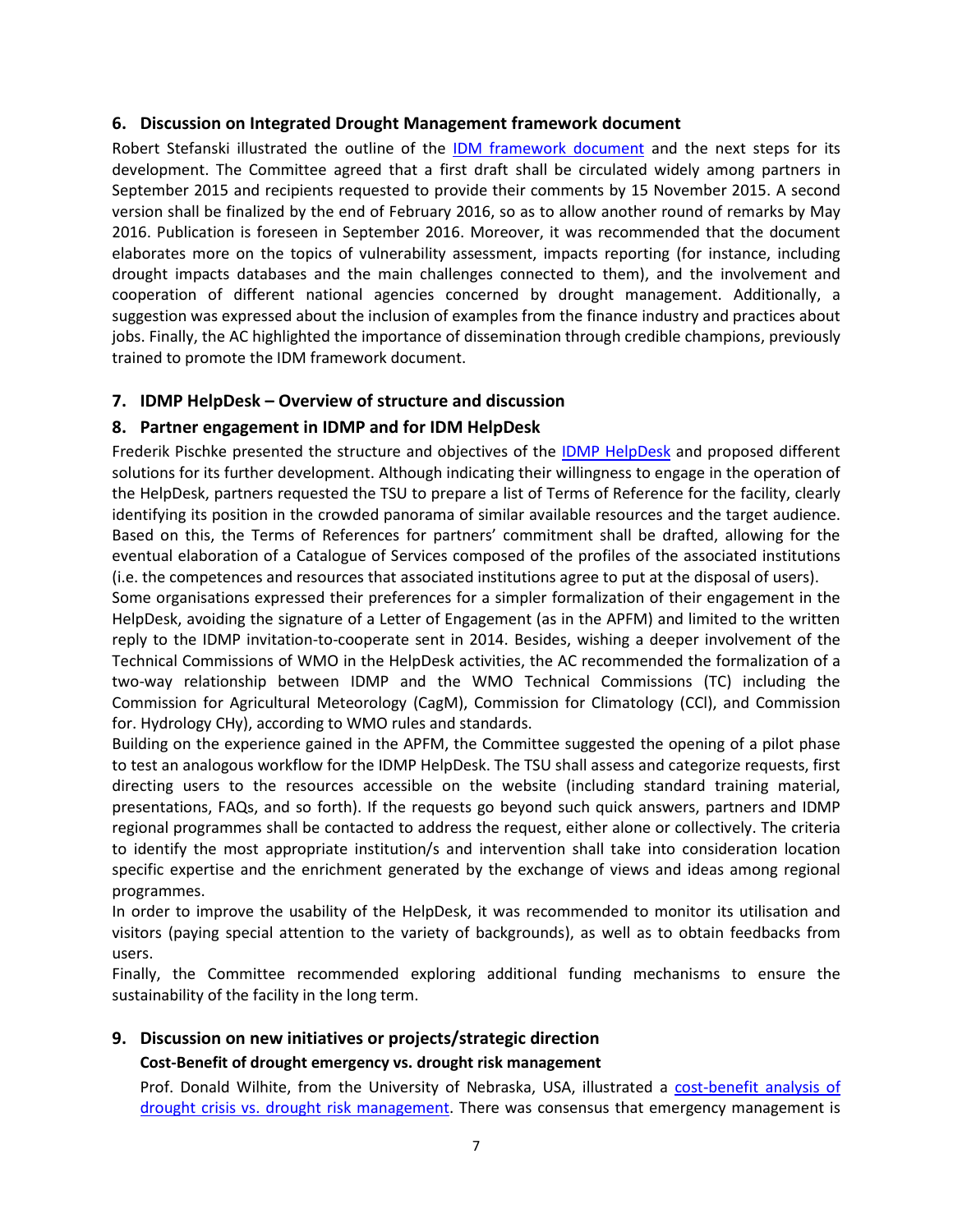not sustainable. In addition, participants suggested broadening the scope for the IDMP to develop a workstream on the costs of inaction and benefits of action, including an analysis of social and environmental losses. It was also noted that a study of the evolution of resilience across time scales, namely how lessons have been learned over time and sectors, would provide an interesting additional angle. In order to incorporate these new inputs, the Committee advised the TSU to involve economists, especially institutional experts, in the research. Convening a meeting of economists to have their view on the debate could help in the way forward.

Some partners pointed out a major limit to this kind of cost-benefit analysis, that is to say, it does not take into consideration obstacles to the transition from crisis management to risk management, such as lack of resources and other more impelling short term problems.

To summarize and integrate the discussion into the research, the AC recommended the identification of case studies on the application of drought risk management highlighting the benefits of action. To this aim, it was suggested to take as a reference the GWP/OECD publication "Securing Water, Sustaining Growth".

#### <span id="page-7-0"></span>**Post-2015 landscape and the IDMP**

Frederik Pischke explained IDMP involvement in the main international events concerning sustainable development and disaster risk management in the last year and portrayed the [post-2015](http://www.droughtmanagement.info/wp-content/uploads/2015/10/ACMC2015_Presentations/13_IDMPAC2015_Post-2015.pdf)  [landscape,](http://www.droughtmanagement.info/wp-content/uploads/2015/10/ACMC2015_Presentations/13_IDMPAC2015_Post-2015.pdf) requesting the opinion of the Committee on the possible engagement of the Programme. While encouraging participation to most of the events on the agenda, particularly COP21.

The University of Nebraska informed the rest of the AC of a recent invitation to be involved, on behalf of IDMP, in a project at HABITAT III –The UN Conference on Housing and Sustainable Urban Development taking place in Quito, Ecuador, in October 2016.

#### <span id="page-7-1"></span>**Drought in relation to Multi-Hazard Early Warning System**

The opportunity of including drought in a [Multi-Hazard Early Warning System](http://www.droughtmanagement.info/wp-content/uploads/2015/10/ACMC2015_Presentations/14_IDMPAC2015_MHEWS.pdf) and the challenges originating therefrom were presented to the Committee by Robert Stefanski. Considering the endorsement of a multi-hazard approach by the international community at WCDRR III and by the EU, participants welcomed the proposal of getting the IDMP involved in the Global Drought Information System (GDIS) and of connecting with UNDP's INFORMA group with the support of JRC.

#### <span id="page-7-3"></span><span id="page-7-2"></span>**10. Wrap-up**

#### **Recommendations and final review of future activities**

In closing discussions, additional recommendations were formulated by the Committee:

- In view of the closure of Phase I (2013-2013) of IDMP implementation, an assessment of the first phase was suggested, together with an outline of perspectives for Phase II;
- **IF** In 2016, a half day meeting gathering APFM and IDMP Advisory Committees shall be scheduled on a date between the two Programmes AC/MC consultations;
- The alignment of the budget reporting period to the activity reporting period would be beneficial to management and AC/MC discussions;
- **The development of regional Drought Monitoring Systems for Central and South America was** strongly supported by local institutions. A workshop to launch the project and identify possible partners shall be planned in 2016;
- The realization of a regional Drought Monitoring System for Central Asia shall also be considered.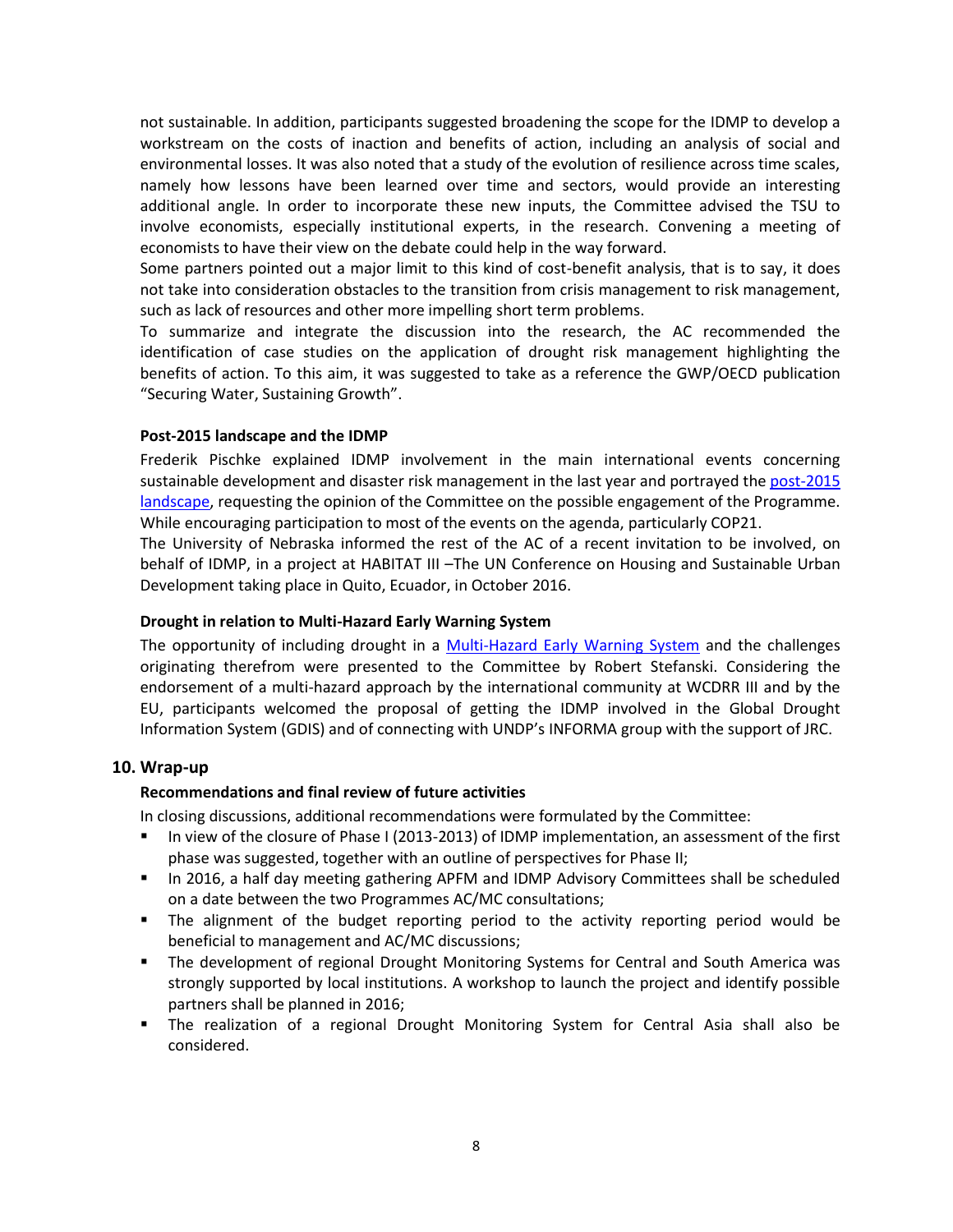#### <span id="page-8-0"></span>**Selection of partners for Management Committee**

In compliance with the Operational Guidelines of the WMO/GWP Integrated Drought Management Programme (IDMP), the Advisory Committee selected Dr Dasarath Jayasuriya, on behalf of the Australian Bureau of Meteorology (BOM), and Prof Roger Stone, form the University of Southern Queensland, as representatives of partners in the Management Committee.

#### <span id="page-8-1"></span>**Summary**

At the conclusion of the meeting, Mr Rudolph Cleveringa summarized the main recommendations of the Advisory Committee (see **[Annex III\)](#page-16-0)**, to be discussed the day after by the Management Committee. Prof Donald Wilhite thereupon closed the meeting, thanking participants for their constructive contributions.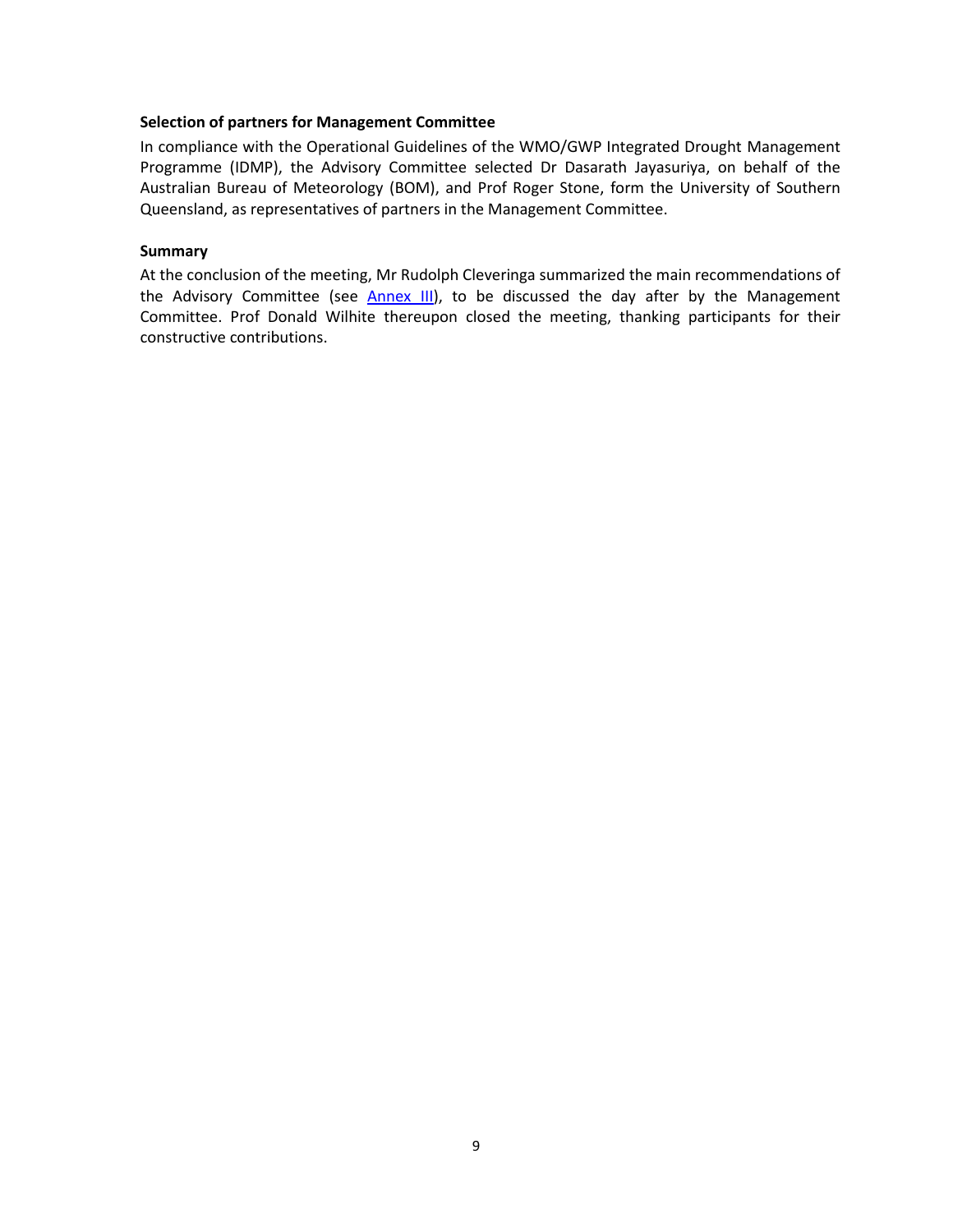### **PART II MANAGEMENT COMMITTEE**

#### <span id="page-9-1"></span><span id="page-9-0"></span>**1. Opening**

The meeting of the [Management Committee](http://www.droughtmanagement.info/wp-content/uploads/2015/10/ACMC2015_Presentations/15_IDMPMC2015.pdf) (MC) of the Integrated Drought Management Programme (IDMP) was held at the World Meteorological Organization (WMO) Secretariat, Geneva, Switzerland on 10 September 2015. It was chaired by Prof. Donald A. Wilhite.

#### <span id="page-9-2"></span>**2. Discussion of progress on implementation of IDMP activities for the year 2014/2015**

### <span id="page-9-3"></span>**3. Oversight recommendations from Management Committee and Consideration and decision of action plan/ activities for the year 2015/2016 as recommended by the Advisory Committee meeting**

The Management Committee reviewed and endorsed the recommendations formulated by the Advisory Committee (se[e Annex III\)](#page-16-0). Some additional remarks were expressed:

#### <span id="page-9-4"></span>**Management**

- The dates of the Advisory and Management Committees meetings 2016 shall be set and communicated to invitees in April/May 2016 at the latest through a "Save-the-Date" message, in order to allow partners set their schedules accordingly. The formal invitation shall be issued in the following months.
- The half-day APFM-IDMP joint meeting in 2016 shall provide an occasion to create synergies between the two programmes, by exploring opportunities to cooperate in shared field of interests, such as flood-drought joint management, community participation, insurance issues, HelpDesks, and so forth.
- **The assessment of Phase I of IDMP implementation shall be finalized by 2016, with the purpose** of clarifying target audience and objectives for the planning of Phase II. The review shall be conducted by external institution/s based on the Terms of Reference prepared by the TSU and shared with the Management Committee for input.
- The relationship between IDMP and WMO Technical Commissions (TCs) shall be two-pronged. A formal relation shall be established through the inclusion of support to the IDMP in the Commissions' Terms of Reference; at the same time, informal linkages shall be cultivated by involving members of the TCs in the revision of IDMP documents and publications. The MC recognized that this kind of approach would be beneficial for the Programme due to the Commissions connection with governments and experts from academia and government ministries.

#### <span id="page-9-5"></span>**Publications**

- The IDM Framework Document shall be translated into all six United Nations official languages by WMO and GWP teams of translators.
- **The Case Studies on Drought Indices shall not be annexed to the Handbook on Drought Indices,** but constitute a separate publication, which shall be developed through the support of partners. To this aim, the TSU shall send Guidelines and Terms of Reference for the Case Studies, so as to allow partners to collect reference material among their networks by the end of September 2015.
- A communication campaign shall be carried out with the support of high-level champions, who could promote the publications at important international events.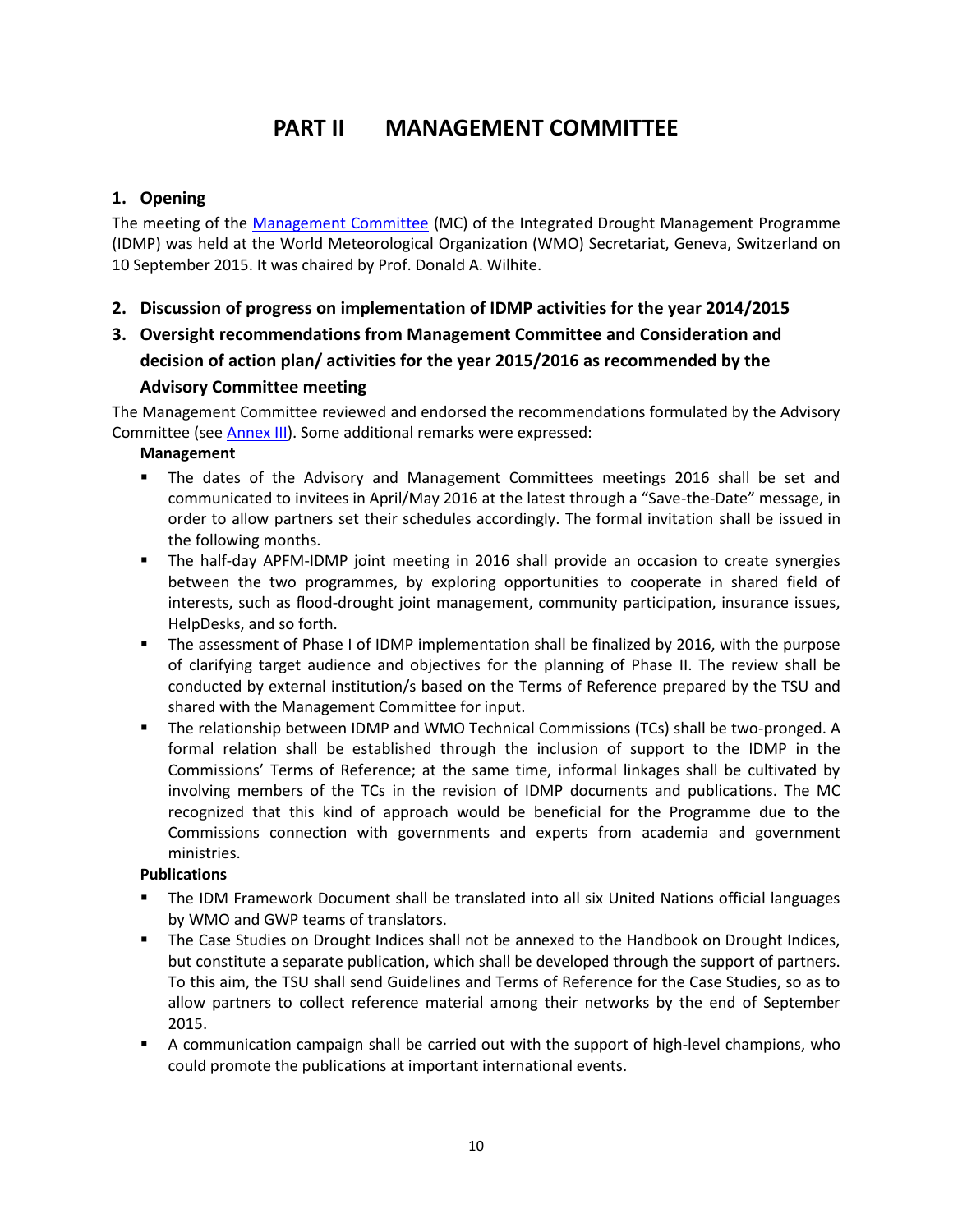#### <span id="page-10-0"></span>**HelpDesk**

 At the end of the pilot phase, the opportunity to upscale/downscale the HelpDesk or looking for alternative solutions shall be considered.

#### <span id="page-10-1"></span>**Regional initiatives**

- The workshops in Central and South America shall deal not only with drought monitoring, but also with the creation of preparedness plans. The goal of the event shall be to foster cooperation in the region by making countries aware of the benefits of building a common Drought Information System.
- **The development of a regional Drought Monitoring/Information System for Central and for** South America shall begin with the involvement of those countries most willing to cooperate. A good occasion to introduce the project might be the IDMP workshop in Argentina at the end of November where CONAGUA and AEMET could present their experiences and support the process.
- A calendar of the events related to drought management taking place in each region shall be sent by partners to the TSU every three months, so as to identify networking and dissemination opportunities.

#### <span id="page-10-2"></span>**Other recommendations**

- Before exploring suitable funding opportunities with the finance and/or (re)insurance industry, the Programme shall capitalize on the cooperation with actual and new possible partners sharing similar vision and language.
- The priority of each recommendation shall be reviewed more realistically according to available human and financial resources.

#### <span id="page-10-3"></span>**4. Discussion of governance arrangements/engagement of partners**

In addition to what already recommended by the AC, the MC discussed the specific request of FAO and UNCCD to become equal partners to WMO and GWP in the Programme. With the aim of avoiding the creation of a heavy governance structure, the Committee accepted this possibility, provided that the two organisations actively contribute to the development of the IDMP. In a view to circumvent United Nations dominance, but at the same time take advantage of their networks and linkages, the TSU shall further explore FAO and UNCCD willingness to be involved through formal correspondence.

Moreover, the MC indicated the regional development banks as potential partners, especially with regard to regional projects.

#### <span id="page-10-4"></span>**5. Presentation of financial report 2014/2015**

The TSU illustrated the Expenditure Report for the period July 2014 to June 2015. The MC approved it with the recommendation to additionally reflect the expenditures incurred in by partners (for example the costs of attending the AC/MC meetings, in-kind contributions at the regional level), including those encompassed in WMO Regular and Trust Fund Budgets (as in the case of CONAGUA). Furthermore, it was noted that a comparison with the estimated budget for 2014/2015 at last Management Committee would allow appraising current under- or over-expenditures and, consequently, adjust future plans. The Committee welcomed the proposal of the AC to align the financial and reporting period to the calendar year at each MC meeting.

#### <span id="page-10-5"></span>**6. Staffing situation and liaison with APFM**

The staffing situation of the TSU was described to the Committee, including the co-location of some staff to both the IDMP and the APFM.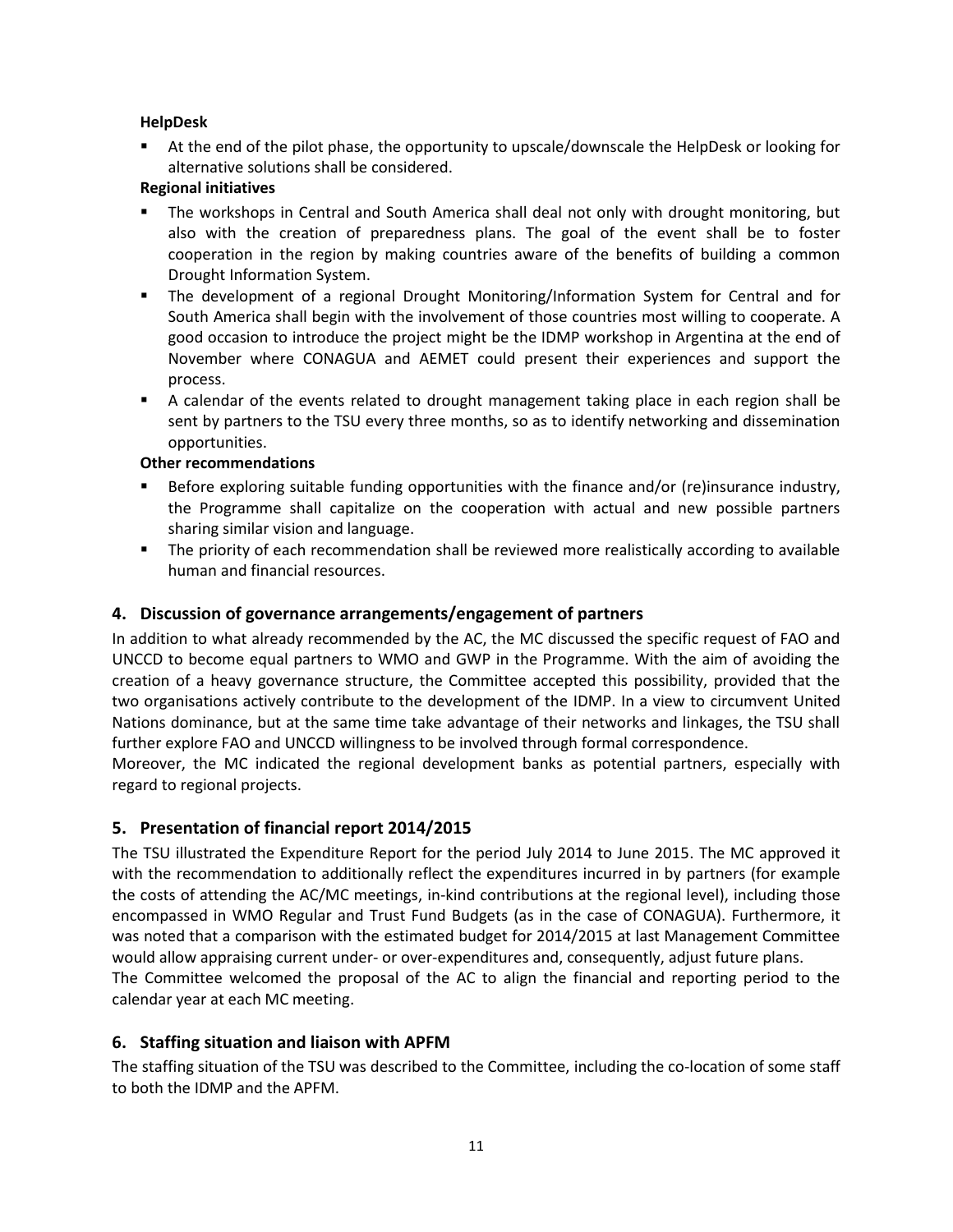#### <span id="page-11-0"></span>**7. Discussion and recommendation on draft budget 2015/2016**

The TSU presented the tentative budget for the period January to December 2016, explaining that figures might be subject to change, since they depend on WMO and GWP budgets approval processes, usually taking place after the IDMP AC/MC. The MC endorsed the plan, but requested the addition of:

- The costs of Review of Phase I;
- In-kind contributions by partners, namely by the University of Nebraska for the development of the publication on the Costs of Inaction vs. Benefits of Action and by NOAA for the workshop on Drought Monitoring in Central and South America;
- The costs of participation in the World Water Week 2016 organised by SIWI in Stockholm.

It was recommended to re-distribute financial sheet items according to the priorities indicated by the Committee.

#### <span id="page-11-1"></span>**8. Medium and longer-term funding situation**

The MC discussed several funding opportunities in the medium and longer-term for the IDMP. This included possible donors and events that the IDMP could be promoted at in order to gain donor interest. The following donors and events were suggested by partners:

- "Water and Growth" event on the benefits of action and cost of inaction in 2017 and preparatory workshop in 2016;
- **The Canadian fund to the GFCS;**
- USAID Famine Early Warning Systems Network (FEWS) activities in the Horn of Africa;
- World Economic Forum 2017, Davos, Switzerland;
- WMO Regional Association III Working Group on Climate and Agrometeorology on 5-9 October 2015 in Asunción, Paraguay.

#### <span id="page-11-2"></span>**9. Concluding remarks**

Prof Donald Wilhite closed the meeting expressing his satisfaction for the fruitful discussions. His statement was emphasized by Mr Rudolph Cleveringa, congratulating the TSU for the good work carried out and wishing a productive year to the team, as well as to the partners. Finally, Robert Stefanski, on behalf of the TSU, thanked all members for their valuable participation.

The meeting adjourned at 1 p.m. on 10 September 2015.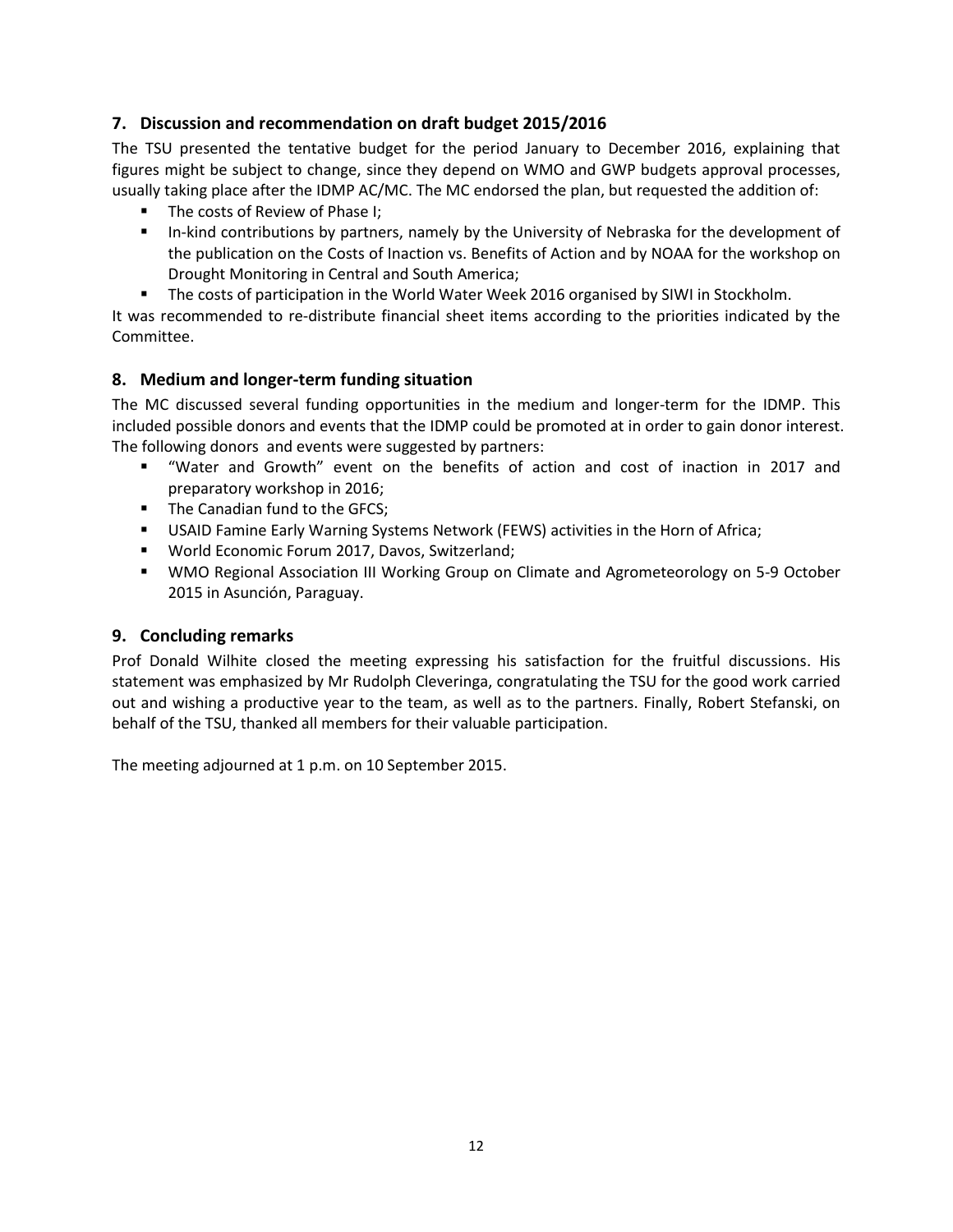### **ANNEX I – LIST OF PARTICIPANTS**

### **IDMP Advisory and Management Committee Meetings 09 and 10 September 2015**

<span id="page-12-0"></span>

| Organization                                                                                                                          | <b>Name</b>                        | <b>Email</b>                    |
|---------------------------------------------------------------------------------------------------------------------------------------|------------------------------------|---------------------------------|
| University of Nebraska Lincoln, School of Natural                                                                                     | Prof Don Wilhite                   | dwilhite2@unl.edu               |
| Resources;                                                                                                                            |                                    |                                 |
| Chair of the IDMP                                                                                                                     |                                    |                                 |
| Global Water Partnership (GWP)                                                                                                        | Mr Rudolph Cleveringa              | rudolph.cleveringa@gwp.org      |
| National Water Commission of Mexico (CONAGUA)                                                                                         | Mr Mario Lopez Perez               | mario lopezperez@tlaloc.imta.mx |
| Spanish State Meteorological Agency (AEMET)                                                                                           | Mr Jorge Tamayo                    | jtamayoc@aemet.es               |
| United Nations Economic Commission for Europe<br>(UNECE)                                                                              | Ms Anna Kaplina                    | Anna.Kaplina@unece.org          |
| World Food Programme (WFP)                                                                                                            | Ms Katiuscia Fara                  | katiuscia.fara@wfp.org          |
| United Nations Development Programme (UNDP)                                                                                           | <b>Patrick Gremillet</b>           | patrick.gremillet@undp.org      |
| <b>UNDP CapNet</b>                                                                                                                    | Mr Kees Leendertse                 | kees.leendertse@cap-net.org     |
| International Water Management Institute (IWMI)                                                                                       | Mr Vladimir Smakhtin               | V.SMAKHTIN@cgiar.org            |
| International Centre for Agricultural Research in the<br>Dry Areas (ICARDA)                                                           | Dr Chandra Biradar                 | c.biradar@cgiar.org             |
| International Federation of Red Cross and Red<br><b>Crescent Societies (IFRC)</b>                                                     | Dr Kiflemariam<br>Amdemariam       | kiflemariam.amdemariam@ifrc.org |
| Group on Earth Observations (GEO)                                                                                                     | Michel Dehayes                     | mdeshayes@geosec.org            |
| Stockholm Environment Institute (SEI)                                                                                                 | Dr Louise Karlberg                 | louise.karlberg@sei-            |
|                                                                                                                                       |                                    | international.org               |
| U.S. National Drought Mitigation Center (NDMC)                                                                                        | Mr Michael Hayes                   | mhayes2@unl.edu                 |
| Australian Bureau of Meteorology                                                                                                      | Dr Dasarath (Jaya)<br>Jayasuriya   | d.jayasuriya@bom.gov.au         |
| European Joint Research Centre (JRC)                                                                                                  | Dr Jürgen Vogt                     | juergen.vogt@jrc.ec.europa.eu   |
| IGAD Climate Prediction and Applications Center<br>(ICPAC)                                                                            | Dr Abdourahman<br>Houmed-Gaba Maki | ahgmaki@icpac.net               |
| University of Southern Queensland;<br>Representative of WMO Commission for Agricultural<br>Meteorology (CAgM)                         | Prof Roger Stone                   | Roger.stone@usq.edu.au          |
| International Rainwater Harvesting Alliance (IRHA)                                                                                    | Ms Vessela Monta                   | vessela@irha-h2o.org            |
| Asian Disaster Preparedness Center (ADPC)                                                                                             | Aslam Perwaiz                      | aslam@adpc.net                  |
| President of WMO Commission for Hydrology (CHy)                                                                                       | <b>Harry Lins</b>                  | chy.president@gmail.com         |
| Czech Hydrometeorological Institute;<br>Representative of CHy                                                                         | Jan Daňhelka                       | danhelka@chmi.cz                |
| GWP Central and Eastern Europe (IDMP CEE)                                                                                             | Ms Sabina Bokal                    | idmp.sabina@gmail.com           |
| Global Water Partnership Eastern Africa (IDMP HOA)                                                                                    | Mr Gerald Kairu                    | gkairu@nilebasin.org            |
| Agriculture and Agri-Food Canada/Agriculture et<br>Agroalimentaire Canada                                                             | Dr Allan Howard                    | Allan.Howard@agr.gc.ca          |
| Climate Program Office and Earth Systems Research<br>Laboratory<br>NOAA Research;<br>Representative of WMO Commission for Climatology | Dr Roger Pulwarty                  | Roger.pulwarty@noaa.gov         |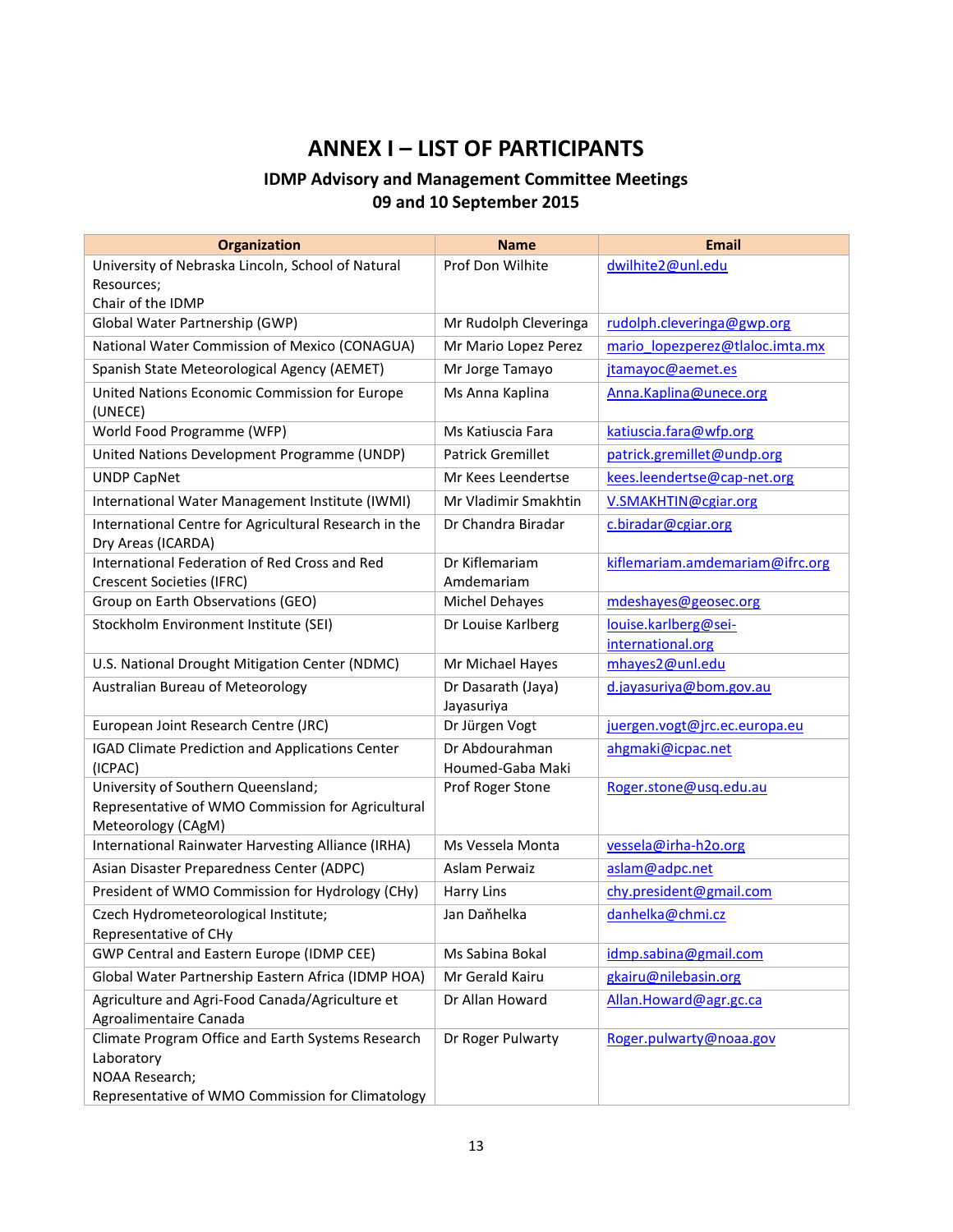| (CCI)                                          |                     |                          |
|------------------------------------------------|---------------------|--------------------------|
| <b>Ramsar Convention</b>                       | Chris Perceval      | Perceval@ramsar.org      |
| WMO Project Office in Mexico                   | Jose Alfredo Garza  | JGarza@wmo.int           |
| WMO, Climate Prediction and Adaptation branch  | Maxx Dilley         | mdilley@wmo.int          |
| WMO, Disaster Risk Reduction Services Division | Alasdair Hainsworth | ahainsworth@wmo.int      |
| WMO, IDMP                                      | Robert Stefanski    | rstefanski@wmo.int       |
| WMO, IDMP                                      | José Camacho        | jcamacho@wmo.int         |
| WMO, IDMP                                      | Isabel Riboldi      | iriboldi@wmo.int         |
| GWP, IDMP                                      | Frederik Pischke    | frederik.pischke@gwp.org |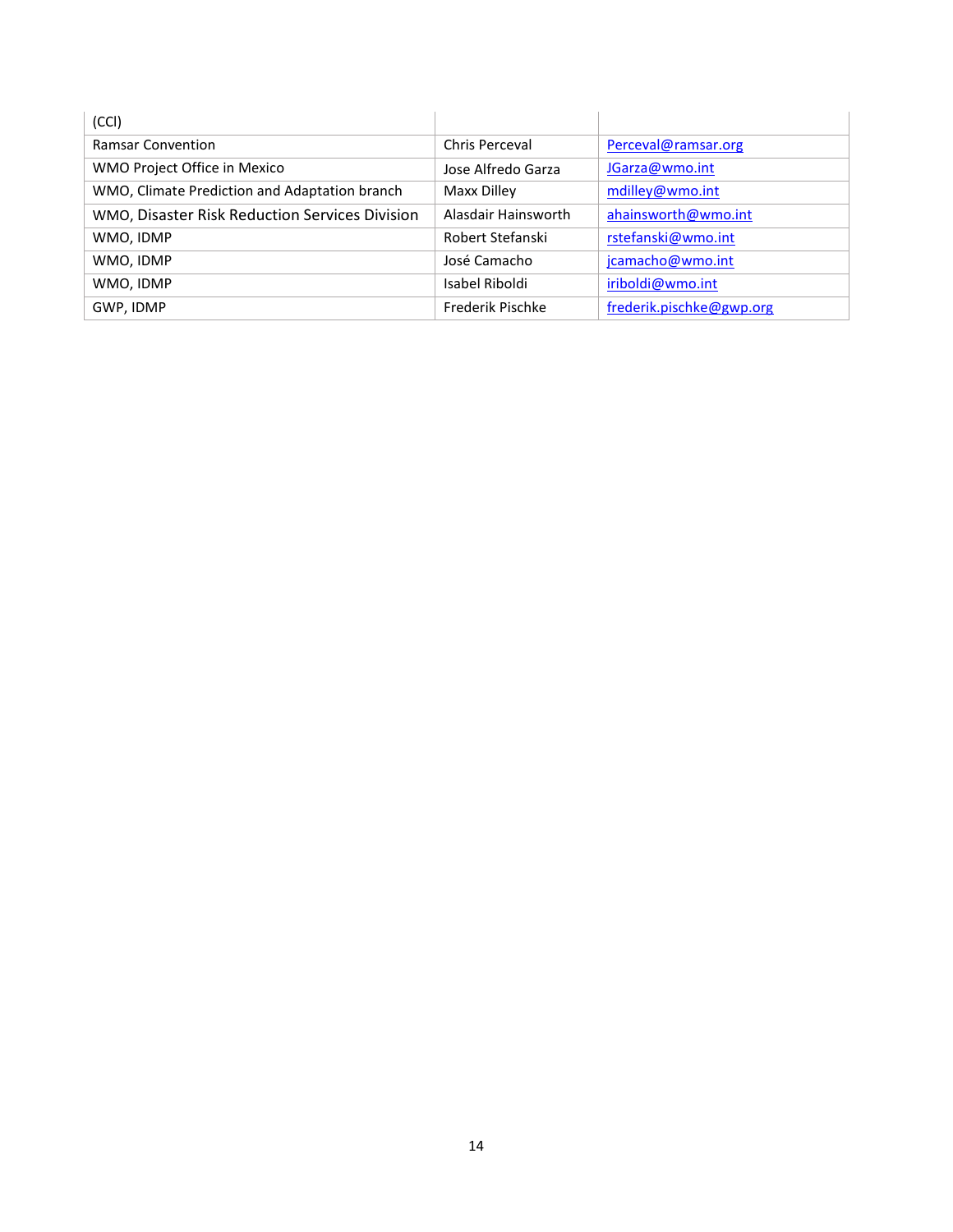### **ANNEX II – AGENDA**

#### <span id="page-14-0"></span>**IDMP Advisory and Management Committee Meetings 09 and 10 September 2015**

**Venue:** WMO; 7bis, avenue de la Paix; CH-1211 Genève Meeting Room: Press Room in the WMO building

#### **ADVISORY COMMITTEE MEETING**

| <b>Time</b>     | <b>Item</b>                                                                                                                                                                                                                                                                                                                                                                                                                                                                         |
|-----------------|-------------------------------------------------------------------------------------------------------------------------------------------------------------------------------------------------------------------------------------------------------------------------------------------------------------------------------------------------------------------------------------------------------------------------------------------------------------------------------------|
| $09:00 - 09:30$ | Welcome, round of introduction, adoption of agenda                                                                                                                                                                                                                                                                                                                                                                                                                                  |
| $09:30 - 10:15$ | Overview of activities<br>(Presentation by IDMP Technical Support Unit)<br>Overview of the follow-up of the recommendations of the 2014 IDMP<br>٠<br><b>Management Committee Meeting</b><br>Overview of activities in 2014/2015<br>Overview of future activities including publications                                                                                                                                                                                             |
| $10:15 - 10:45$ | Tea/ Coffee break                                                                                                                                                                                                                                                                                                                                                                                                                                                                   |
| $10:45 - 12:00$ | Presentation and Discussion of IDMP Regional Initiatives<br>(10 minute presentation by each regional project manager/lead and 15 minute<br>discussion)<br>٠<br>IDMP Central and Eastern Europe<br><b>IDMP Horn of Africa</b><br>٠<br><b>IDMP West Africa</b><br>IDMP in South Asia - IWMI/GWP SAS/ WMO South Asia Drought Monitoring<br>System<br>National Strategy for Drought Management in Mexico (PRONACOSE)<br>٠<br>GEF IW:LEARN Flood & Drought Management Tools project<br>٠ |
| $12:00 - 13:00$ | Lunch                                                                                                                                                                                                                                                                                                                                                                                                                                                                               |
| $13:00 - 13:45$ | Presentation of linked capacity development initiatives:<br>(10 minutes each presentation by lead and 25 minutes discussion)<br>UNDP CapNet Training on Drought Risk Reduction in Integrated Water<br>٠<br><b>Resources Management</b><br>Proposed Next Phase of National Drought Management Policies Workshops<br><b>Discussion</b>                                                                                                                                                |
| $13:45 - 14:15$ | Discussion on Integrated Drought Management framework document                                                                                                                                                                                                                                                                                                                                                                                                                      |
| $14:15 - 14:45$ | Tea/ Coffee break                                                                                                                                                                                                                                                                                                                                                                                                                                                                   |
| $14:45 - 15:30$ | IDMP HelpDesk – Overview of Structure and Discussion                                                                                                                                                                                                                                                                                                                                                                                                                                |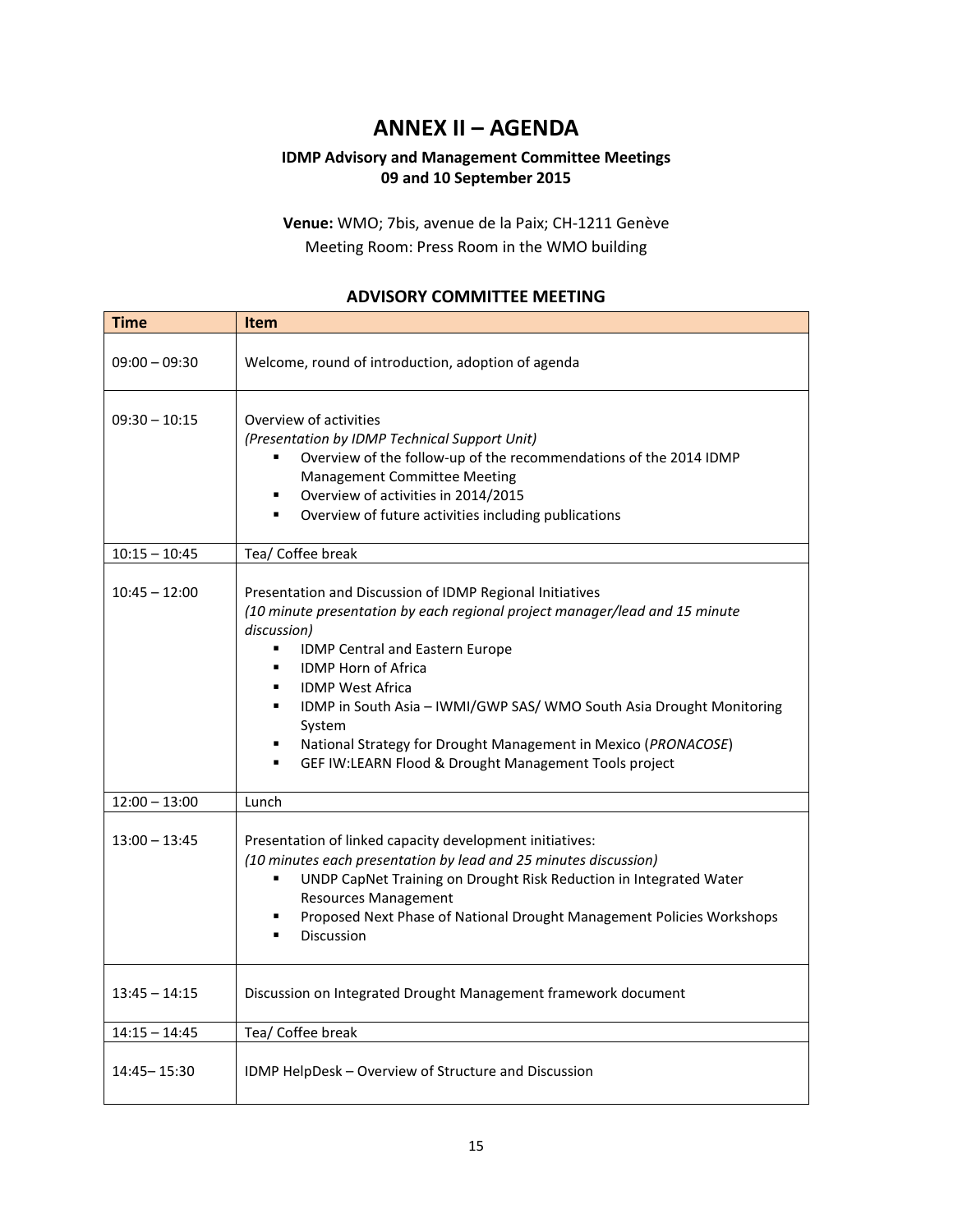| $15:30 - 16:00$ | Partner engagement in IDMP and for IDM Help Desk                                                                                                                                                                                                          |
|-----------------|-----------------------------------------------------------------------------------------------------------------------------------------------------------------------------------------------------------------------------------------------------------|
| $16:00 - 16:30$ | Discussion on New Initiatives or Projects/ Strategic Direction<br>Insurance Issues<br>Cost-Benefit of drought emergency vs. drought risk management<br>Post-2015 landscape and the IDMP<br>Drought in relation to Multi-Hazard Early Warning Systems<br>٠ |
| $16:30 - 17:00$ | <b>AOB</b>                                                                                                                                                                                                                                                |
| $17:00 - 17:30$ | Wrap-up<br>Recommendations and Final Review of Future Activities<br>Selection of Partners for Management Committee<br>Summary                                                                                                                             |

#### **MANAGEMENT COMMITTEE MEETING**

| <b>Time</b>     | <b>Item</b>                                                                                                                                                                                                                                                                                                                                               |  |
|-----------------|-----------------------------------------------------------------------------------------------------------------------------------------------------------------------------------------------------------------------------------------------------------------------------------------------------------------------------------------------------------|--|
| $09:00 - 09:10$ | Welcome and Introduction                                                                                                                                                                                                                                                                                                                                  |  |
| $09:10 - 09:40$ | Discussion of progress on implementation of IDMP activities for the year<br>٠<br>2014/2015<br>Oversight recommendations from Management Committee<br>٠                                                                                                                                                                                                    |  |
| $09:40 - 10:00$ | Discussion of governance arrangements/engagement of partners                                                                                                                                                                                                                                                                                              |  |
| $10:00 - 10:30$ | Tea/ Coffee break                                                                                                                                                                                                                                                                                                                                         |  |
| $10:30 - 12:00$ | Presentation of financial report 2014/2015<br>٠<br>Staffing situation and liaison with APFM<br>٠<br>Consideration and decision of action plan/activities for the year 2015/2016 as<br>٠<br>recommended by the Advisory Committee meeting<br>Discussion and recommendation on draft budget 2015/2016<br>٠<br>Medium and longer-term funding situation<br>٠ |  |
| $12:00 - 12:30$ | <b>AOB</b><br><b>Concluding Remarks</b>                                                                                                                                                                                                                                                                                                                   |  |
| Informal Lunch  |                                                                                                                                                                                                                                                                                                                                                           |  |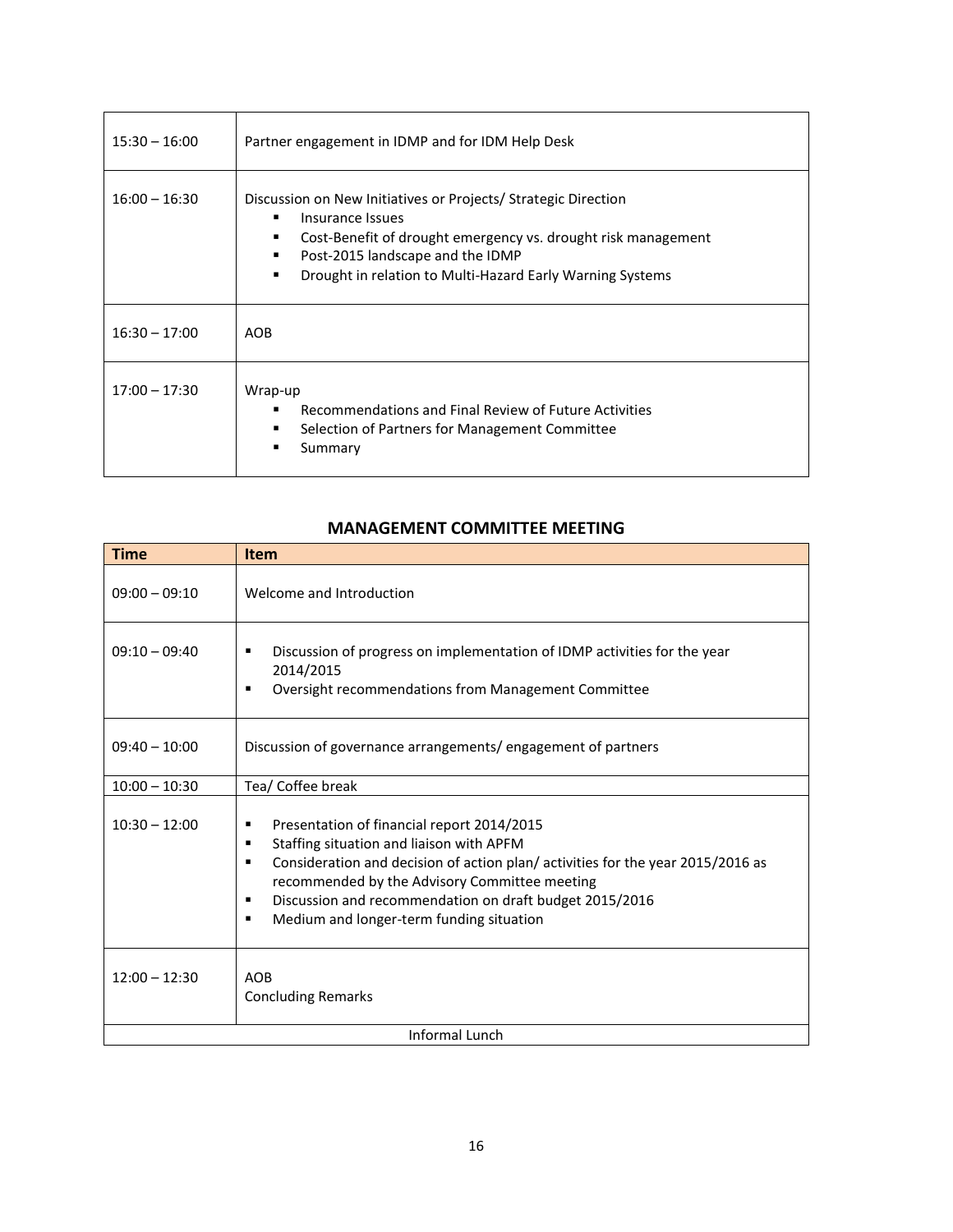### <span id="page-16-0"></span>**ANNEX III – RECOMMENDATIONS BY THE ADVISORY COMMITTEE**

**(Endorsed by the Management Committee)**

#### **MANAGEMENT**

| <b>TASK</b>                                                                                                                 | <b>PRIORITY</b> | <b>DEADLINE</b>                                                                  |
|-----------------------------------------------------------------------------------------------------------------------------|-----------------|----------------------------------------------------------------------------------|
| Financial reporting/financial planning to coincide with calendar year                                                       | High            | 2016 MC meeting: 2016<br>reporting with estimate of<br>remaining months in 2016; |
| Structure and arrange IDMP and APFM AC/MC meetings – joint half<br>day of APFM-IDMP                                         | High            | 2017 planning<br>2016 APFM-IDMP meetings                                         |
| Formal relationship (both ways) between IDMP and WMO Technical<br>Commissions (CAgM, CCI, CHy)                              | Medium          | Now - December 2016                                                              |
| Make an assessment of Phase I of IDMP with perspective for Phase<br>Ш                                                       | High            | Finalized by 2016 AC/MC<br>meeting                                               |
| Post 2015 - TSU to monitor the run-up to these events and identify<br>other organizations active on drought and collaborate | Medium          | Ongoing as events arise                                                          |
| WMO (IDMP/APFM) participation in GWP Regional<br>Days and<br>meeting with Financial Partners                                | High            | 24-25 November 2015 in<br>Stockholm                                              |

#### **PUBLICATIONS**

| <b>TASK</b>                                                         | <b>PRIORITY</b> | <b>DEADLINE</b>                                 |
|---------------------------------------------------------------------|-----------------|-------------------------------------------------|
| Handbook on Drought Indices                                         | High            | Published by December 2015                      |
| Web-version of Handbook on Drought Indices                          | High            | <b>March 2016</b>                               |
| <b>IDM Framework Document</b>                                       | High            | First Comments 15 Nov 2015                      |
|                                                                     |                 | Second version end Feb 2016                     |
|                                                                     |                 | Final Comments May 2016                         |
|                                                                     |                 | Published September 2016                        |
| Literature and desk review on cost-benefits of crisis vs risk mgmt. | High            | End 2015                                        |
| request for inputs from partners                                    |                 |                                                 |
| - Cost of inaction and benefits of actions                          |                 |                                                 |
| Workshop of institutional and CBA economists on crisis vs risk      | High            | September 2016                                  |
| mgmt.                                                               |                 |                                                 |
| - cost of inaction and benefits of actions                          |                 |                                                 |
| Publication and/including case studies on crisis vs risk mgmt.      | Medium          | March 2018                                      |
| - cost of inaction and benefits of actions                          |                 |                                                 |
| Case studies on: Insurance issues; MHEWS; Cost of inaction/ Benefit | High            | st<br>online versions Jan. 2016<br>$\mathbf{1}$ |
| of action (see above); use of drought indices; drought management   |                 | nd                                              |
| policies; mitigation practices                                      |                 | online versions June 2016<br>$\mathcal{P}$      |
|                                                                     |                 | <b>Tentative Publication Dec</b>                |
| - Provide IDMP Case Study Guidelines/ToR to all partners            |                 | 2016 End September                              |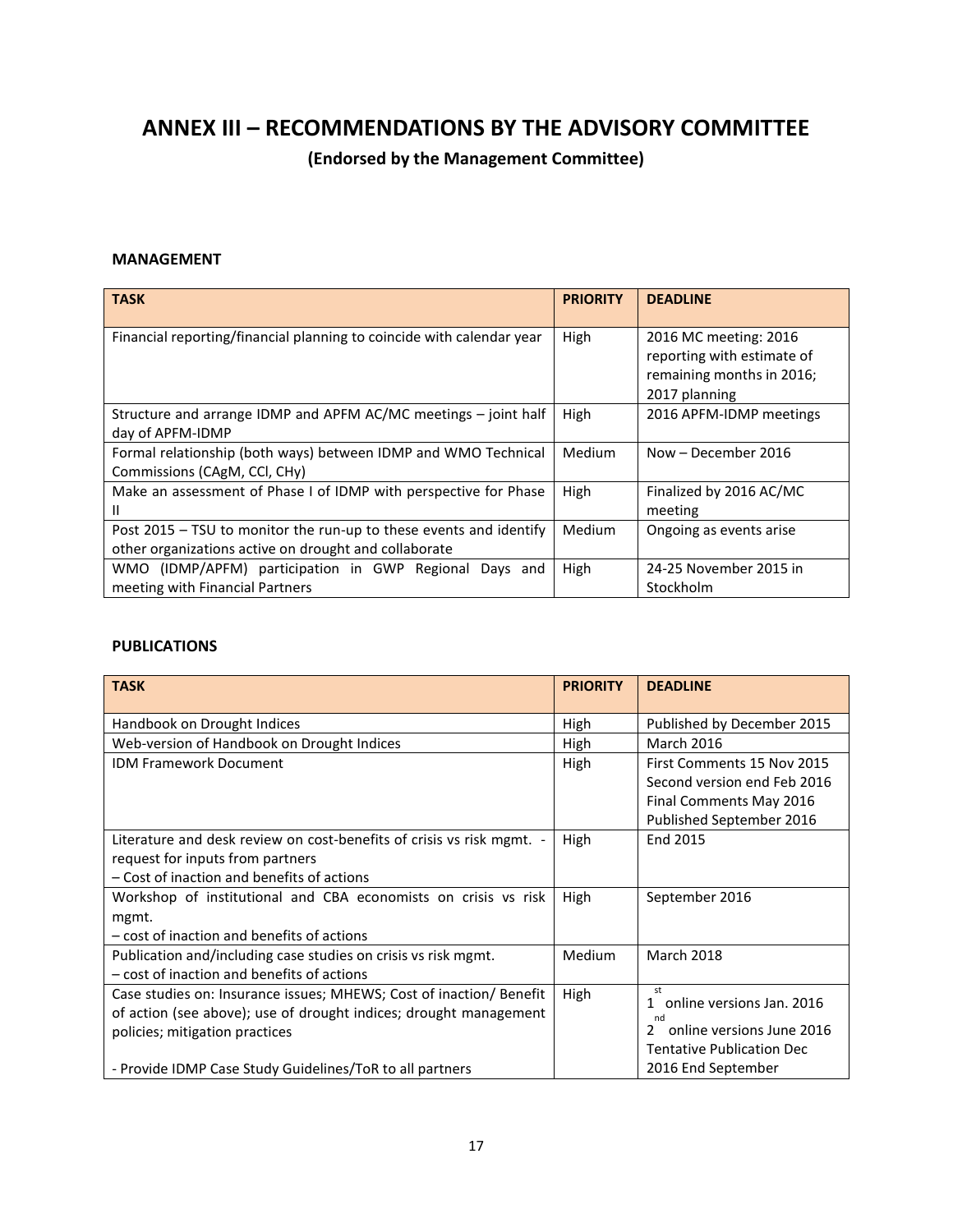#### **HELPDESK**

| <b>TASK</b>                                                   | <b>PRIORITY</b>  | <b>DEADLINE</b>             |
|---------------------------------------------------------------|------------------|-----------------------------|
| Explore lessons learned from APFM HelpDesk                    |                  | February 2016               |
| ToR of HelpDesk (including identification of target audience) |                  | February 2016               |
| ToR for partner engagement/commitment                         |                  | February 2016               |
| Profile of partners for catalogue of services                 |                  | May 2016                    |
| Pilot phase                                                   |                  | September 2016 - August     |
|                                                               | $High -$         | 2017                        |
| Monitoring of use                                             | core<br>business | See above                   |
| Obtaining feedback from users                                 | of IDMP          | See above $-$               |
|                                                               |                  | mechanism to get users      |
|                                                               |                  | feedback in place Sept 2016 |
| Remedial action                                               |                  | April - August 2017         |
| Explore sustainable funding mechanisms                        |                  | Now until December 2016     |
| Revisit set-up of HelpDesk                                    |                  | End of pilot phase          |

#### **REGIONAL INITIATIVES**

| <b>TASK</b>                                                                                                | <b>PRIORITY</b> | <b>DEADLINE</b> |
|------------------------------------------------------------------------------------------------------------|-----------------|-----------------|
| projects (including South-South<br>Collaboration<br>among regional<br>cooperation)                         | Medium          | Ongoing         |
| Workshop on Drought Monitoring for South America and Central<br>America                                    | High            | 2016            |
| Development of regional drought information system for Central<br>and South America (contribution to GDIS) | Medium          | 2016/2017       |
| Central and South America Drought Planning                                                                 | Low             | 2017            |

#### **OTHER RECOMMENDATIONS**

| <b>TASK</b>                                                                                                                                                                                          | <b>PRIORITY</b> | <b>DEADLINE</b>                                                                                 |
|------------------------------------------------------------------------------------------------------------------------------------------------------------------------------------------------------|-----------------|-------------------------------------------------------------------------------------------------|
| Initiate a Dialogue (Develop mutual understanding/joint language/<br>explore common space/explore cooperation) with a view for<br>suitable funding opportunities with finance/(re)insurance industry | High            | Ongoing                                                                                         |
| IDMP Partners and TSU to review CAP-NET drought training and<br>adopt                                                                                                                                | High            | November 2015 - February<br>2016                                                                |
| Support CAP-NET with drought risk management training in virtual<br>campus                                                                                                                           | Medium          | After CAP-NET incorporates<br>any changes from review<br>Tentatively during 2nd half of<br>2016 |
| Elaborate a way forward on Multi-Hazard Risk Assessment and<br>MHEWS in cooperation with UNDP (INFORMA) and JRC                                                                                      | High            | June 2016                                                                                       |
| Publish existing training material online                                                                                                                                                            | High            | December 2015                                                                                   |
| Publish standard IDMP presentation online                                                                                                                                                            | High            | October 2015                                                                                    |